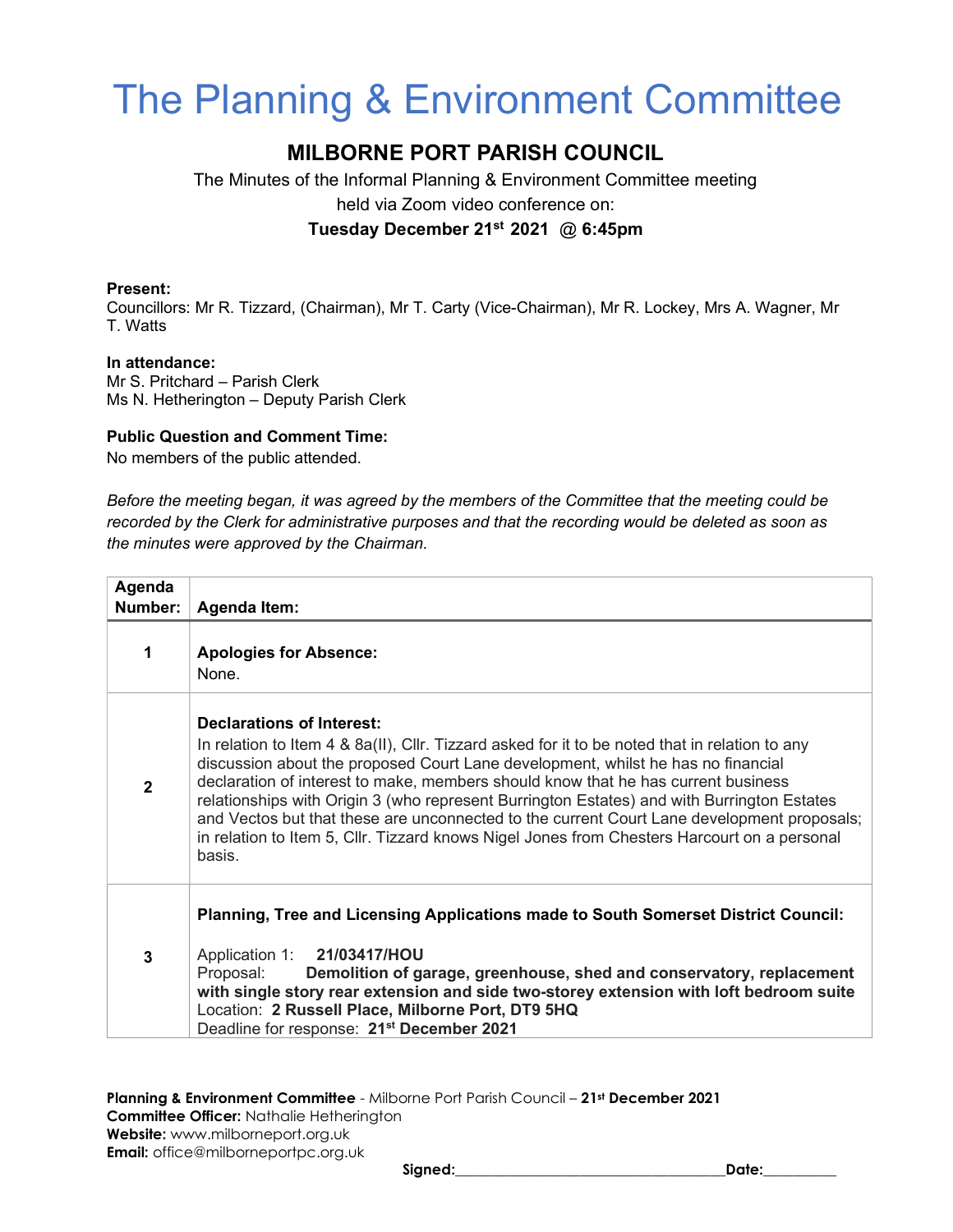| 4 | Planning and Environment Committee budget update<br>This was received by members with no comments.                                                                                                                                                                                                                                                                                                                                                                                                                                                                                                                                                                                                                |
|---|-------------------------------------------------------------------------------------------------------------------------------------------------------------------------------------------------------------------------------------------------------------------------------------------------------------------------------------------------------------------------------------------------------------------------------------------------------------------------------------------------------------------------------------------------------------------------------------------------------------------------------------------------------------------------------------------------------------------|
|   | Update on previous applications:<br>Springfield/Falbo application, attic space - awaiting decision.<br>8 Newtown outbuilding demolition & rebuild – awaiting decision<br>Wynders, Wick Road, extensions - refused<br>Old Printing Works conversion - awaiting decision<br>Combe Hill conversion - awaiting decision                                                                                                                                                                                                                                                                                                                                                                                               |
|   | Application 3: 21/03045/LBC<br>Proposal: Replacement windows and front door entrance<br>Location: 34 Newtown, Milborne Port, DT9 5BJ                                                                                                                                                                                                                                                                                                                                                                                                                                                                                                                                                                              |
|   | This deadline for the following application was $10th$ December so the matter was resolved<br>before this meeting through consultation with members of the committee who agreed by a<br>majority to support it.                                                                                                                                                                                                                                                                                                                                                                                                                                                                                                   |
|   | CIIr. Carty offered to support the Committee Officer in summarising in more detail the current<br>thoughts of all members in order to inform the Full Council at the meeting on 4 <sup>th</sup> January<br>2022.                                                                                                                                                                                                                                                                                                                                                                                                                                                                                                  |
|   | any future pedestrian/vehicular access to the site to the south of the site<br>S106 funding of £3000 per unit is considered low for this area<br>$\bullet$<br>phosphates issue yet to be resolved/mitigated<br>there remain concerns around access/traffic/flooding/transport<br>$\bullet$<br>some environmental/infrastructure concerns are not addressed/mitigated in<br>$\bullet$<br>application, e.g. arsenic quantities on site<br>a previous application was rejected on the grounds of access<br>$\bullet$<br>inadequate parking spaces for plots 10-17<br>disproportionate number of larger houses and not enough 2/3 bed houses<br>$\bullet$<br>police concerns regarding the woodland walk<br>$\bullet$ |
|   | CIIr. Tizzard summarised the history of the pre-application consultation and the main features<br>of the application. Members of the committee discussed the application in detail in<br>preparation for further discussion and resolution at the next Full Council meeting on Tuesday<br>4 <sup>th</sup> January 2022. Three out of the five members of this Committee currently object to the<br>application on these grounds:<br>there is no footpath planned going north to Court Lane and inadequate preparation for<br>$\bullet$                                                                                                                                                                            |
|   | Proposal:<br>Residential development of 22 dwellings with associated access and<br>highway works, drainage and attenuation, public open space, landscaping and<br>associated infrastructure.<br>Location:<br><b>Land at Court Lane</b><br>Deadline for response: 7 <sup>th</sup> January 2022<br>(This application was received the day after the publication of the agenda for this meeting.)                                                                                                                                                                                                                                                                                                                    |
|   | Members support this application with the recommendation that, as there would be 5<br>bedrooms in the extended dwelling, adequate off-street for the parking of 4 cars would be<br>desirable, plus an external electric car charging point.<br>Application 2:<br>21/02767/FUL                                                                                                                                                                                                                                                                                                                                                                                                                                     |

Planning & Environment Committee - Milborne Port Parish Council – 21st December 2021 Committee Officer: Nathalie Hetherington Website: www.milborneport.org.uk

Email: office@milborneportpc.org.uk

Signed:\_\_\_\_\_\_\_\_\_\_\_\_\_\_\_\_\_\_\_\_\_\_\_\_\_\_\_\_\_\_\_\_\_\_\_\_\_Date:\_\_\_\_\_\_\_\_\_\_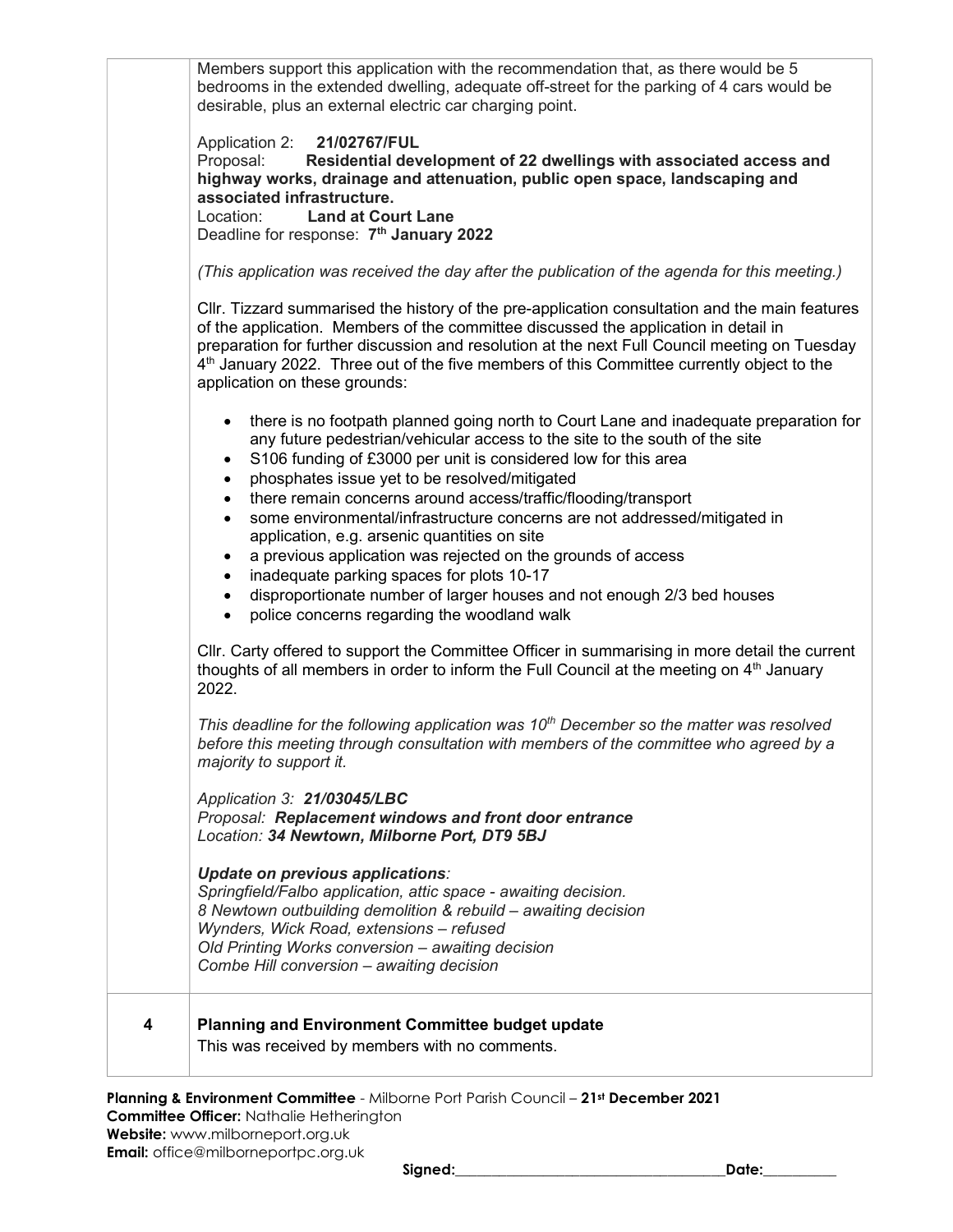| 5              | <b>Pre-Application Consultations</b><br>Nigel Jones from Chesters Harcourt has let MPPC know that he will be seeking outline<br>planning approval for his clients, who own the land next to the proposed Redcliffe<br>development site. He has provided further details in response to MPPC's feedback.                                                                                                                                                                                                                                                                                                                                                                                                  |
|----------------|----------------------------------------------------------------------------------------------------------------------------------------------------------------------------------------------------------------------------------------------------------------------------------------------------------------------------------------------------------------------------------------------------------------------------------------------------------------------------------------------------------------------------------------------------------------------------------------------------------------------------------------------------------------------------------------------------------|
| 6              | <b>Community Developments Projects</b><br>It was agreed that the Committee Secretary respond to the query re. East Street carpark from<br>Georgina Nelson/Origin 3 re. Court Lane S106 to explain that the resurfacing of the East<br>Street car park is a project for which there are plans associated with the anticipated Redcliffe<br>development in the village and the S106 funding which it will provide; nothing can be done<br>with the car park until the Library bus is moved, and this will not happen until the development<br>is built, which in turn will provide a Community Hub, to where the Library will relocate and<br>that other projects are considered by MPPC to be a priority. |
| $\overline{7}$ | <b>Market Towns Investment Group</b><br>It was agreed that MPPC responds to the MTIG co-ordinator at SSDC with a view to apply for<br>a grant for a mural at Springfield (2022/2023).<br>Action: Committee Secretary to liaise with Nicola Doble at SSDC.                                                                                                                                                                                                                                                                                                                                                                                                                                                |
|                |                                                                                                                                                                                                                                                                                                                                                                                                                                                                                                                                                                                                                                                                                                          |
| 8              | <b>Other Verbal Updates:</b><br>a) Current housing development applications/proposals<br>I.<br>Redcliffe/Wheathill Lane (RT, TC)<br>The proposed names for the new roads in the Redcliffe development have<br>been accepted by SSDC and have gone to Redcliffe for consideration, with<br>historical context provided by MPPC.<br>A Reserved Matters planning application has been made for the approval<br>of a convenience store in the Redcliffe development and a letter has gone<br>to local residents; it explains the background to the proposal and gives the<br>opportunity to comment. Cllrs. Carty, Tizzard and Watts will liaise in their<br>working group.                                  |
|                | Action: Committee Secretary to contact Redcliffe with a view to setting up a catch-up<br>meeting in the New Year.                                                                                                                                                                                                                                                                                                                                                                                                                                                                                                                                                                                        |
|                | Ш.<br>Court Lane (see Item 3)<br>Ш.<br>Other recent news/information (All) – nothing to report                                                                                                                                                                                                                                                                                                                                                                                                                                                                                                                                                                                                           |
|                | b) Neighbourhood Plan<br>Issues regarding the Local Plan and the resources required to drive this forward were shared<br>by Cllr. Carty. A working party of Cllrs. Carty, Lockey and Wagner will liaise to investigate<br>possible grant funding; Cllr. Carty will contact Jo Witherden, who was involved previously, for<br>advice on how to proceed, for example, would it be possible to see good examples of other<br>Planning & Environment Committee - Milborne Port Parish Council - 21st December 2021                                                                                                                                                                                           |

Committee Officer: Nathalie Hetherington

Website: www.milborneport.org.uk Email: office@milborneportpc.org.uk

 $\sqrt{ }$ 

т

Signed:\_\_\_\_\_\_\_\_\_\_\_\_\_\_\_\_\_\_\_\_\_\_\_\_\_\_\_\_\_\_\_\_\_\_\_\_\_Date:\_\_\_\_\_\_\_\_\_\_